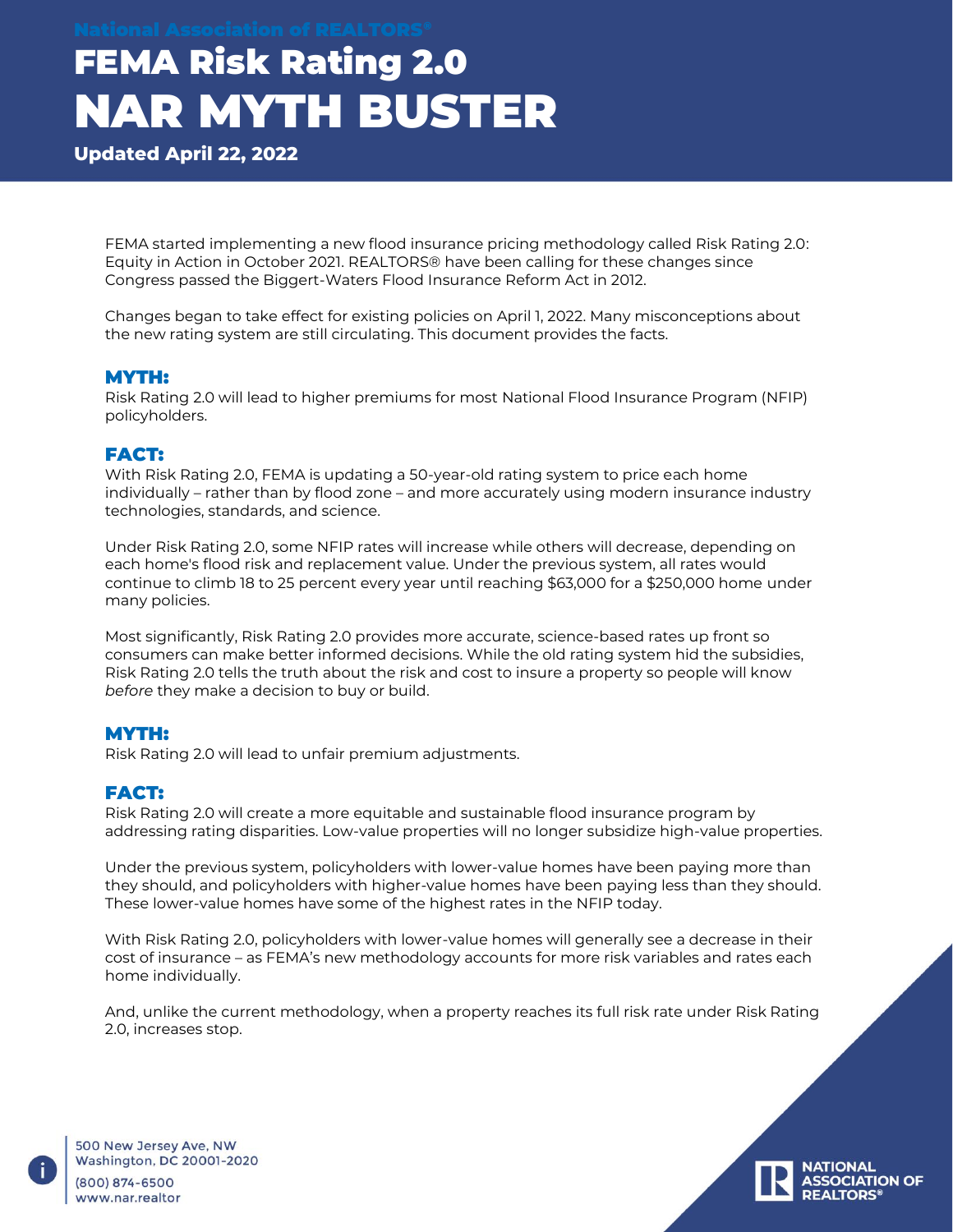**Updated April 22, 2022**

## MYTH:

Risk Rating 2.0 changes everything about flood insurance.

## FACT:

Risk Rating 2.0 maintains the 18 percent cap on annual increases for most rates. It also preserves grandfathered rates, including those for newly mapped and pre-Flood Insurance Rate Maps (FIRM) subsidized homes. Additionally, policyholders can still transfer discounts by assigning their flood insurance policy to the new owner.

### MYTH:

Risk Rating 2.0 "sells out" grandfathered NFIP policyholders.

## FACT:

In the early 1980s, FEMA administratively grandfathered a small number of very high-risk properties after consulting a few key members of the congressional authorizing committees. This informal, behind-closed-doors agreement was designed to provide a temporary patch to address the most absurd results of an outdated methodology until Congress could legislate.

Forty years later, Congress has passed several laws providing clear and specific direction to FEMA on how to set full-risk rates and grandfather certain properties in the NFIP. Risk Rating 2.0 responds to congressional mandates by replacing the original system that had to be patched with administrative grandfathering – and now uses modern technologies, standards, and science to produce accurate and equitable rates.

FEMA conducted a nationwide [analysis](https://www.fema.gov/flood-insurance/risk-rating) for Risk Rating 2.0, showing some NFIP rates will increase while others will decrease depending on each home's unique flood risk and replacement value. This is true for grandfathered properties and *all* other properties in the program.

### MYTH:

FEMA has no basis to raise rates on higher-value properties because they are limited to a maximum of \$250,000 for building coverage.

### FACT:

Higher-value properties tend to make larger claims to NFIP than lower-value properties. This is what is known in the insurance industry as the "insurance to value" effect, which is why the private insurance market also accounts for replacement cost values in their rate quotes for standard home insurance policies.

For example, if a flood causes only 25 percent damage on a \$1 million structure, it will reach the maximum coverage limit payable under the NFIP. Meanwhile, a \$100,000 structure will never make a \$250,000 claim, even if a flood causes a total loss. Yet, both the \$1 million and \$100,000 structures can pay the same premium under the old rating system.

Replacement cost value has now been added as a rating factor to ensure properties are insured to value, and lower-value properties are no longer subsidizing higher-value properties.

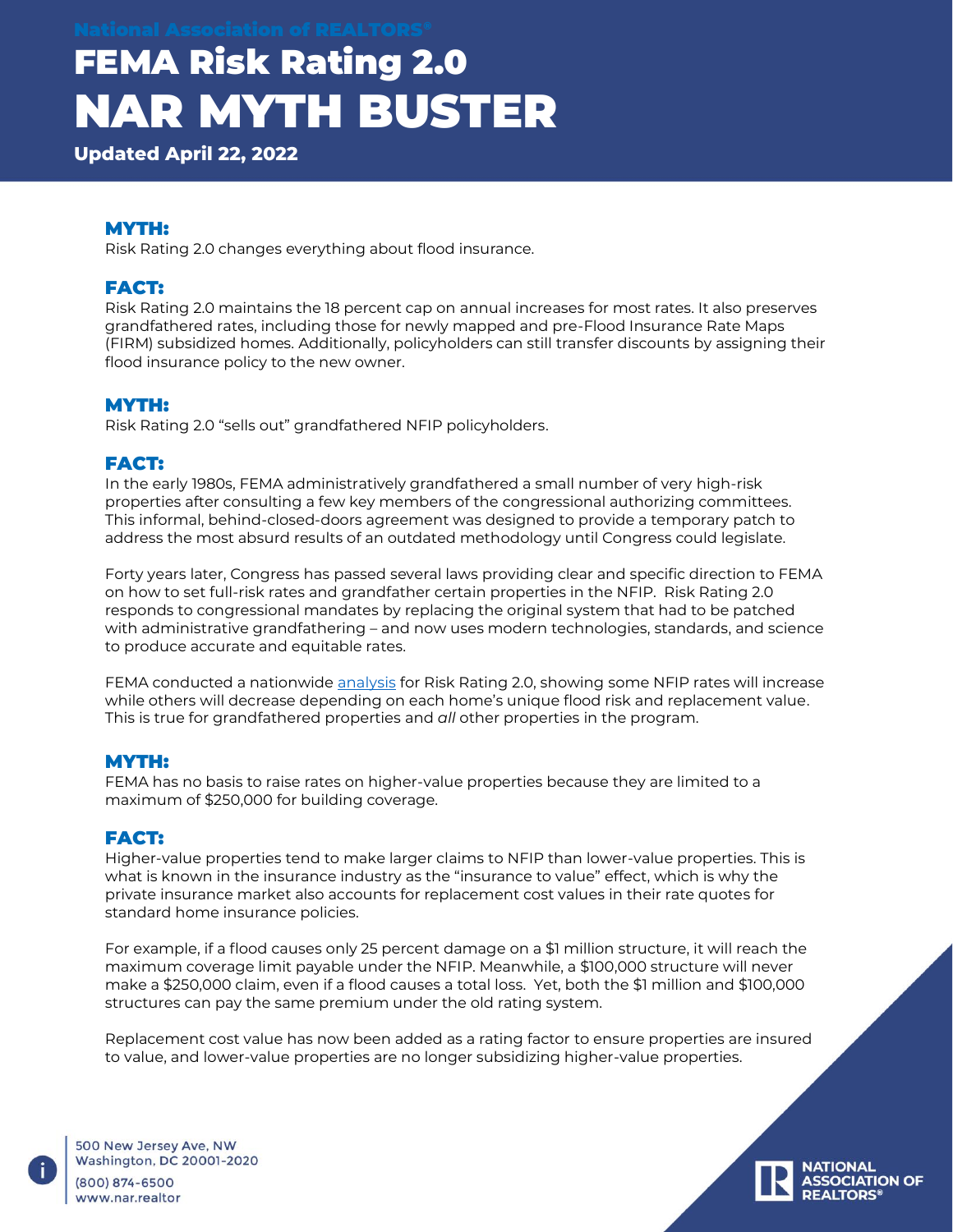**Updated April 22, 2022**

### MYTH:

Risk Rating 2.0 will hurt real estate markets.

## FACT:

While NFIP's 50-year-old rating system hid the subsidies, Risk Rating 2.0 provides more accurate and transparent information up front about the true cost of flood insurance.

While some homebuyers may choose to focus their searches on properties that better match their personal flood risk tolerance and price range, others with higher flood risk tolerance and means could make informed decisions to purchase these properties for the amenities they offer, including living close to water in desired communities.

Economic research generally shows that real estate markets are extremely resilient when faced with new flood risk information, including updated flood maps, flood factors on real estate listings, and even major hurricanes. While there may be an initial dip for some properties, property values consistently rebound within a few months and continue to climb annually, while older stock is replaced with newer, higher-value construction. For the most authoritative economic study to date, please see [Hino and Burke \(2020\).](https://narfocus.com/billdatabase/clientfiles/172/21/4504.pdf)

### MYTH:

Risk Rating 2.0 will delay or complicate transactions, as real estate professionals will now have to offer flood insurance or risk assessments.

### FACT:

Real estate professionals will continue to be information sources, not flood experts. Like mold, termites, or other property risks clients may ask about, you can share the facts on flood risk and be prepared with list of qualified, trained professionals – NFIP and private market insurance agents, licensed surveyors, and others – who can answer property-specific risk questions.

#### MYTH:

New flood insurance rates do not match my experience as a real estate professional with certain neighborhoods and properties.

### FACT:

To develop Risk Rating 2.0, FEMA collaborated with PhD flood experts and scientists in a multitude of disciplines using the latest technologies, data, and standards. Real estate professionals are strongly encouraged to refer any insurance pricing concerns to licensed professionals or directly to FEMA at [NFIPUnderwritingMailbox@fema.dhs.gov](mailto:NFIPUnderwritingMailbox@fema.dhs.gov) to initiate a one- to two-week review process.

If you would like NAR to take a quote to FEMA for review, please provide the property address, current NFIP rate (typically found on a renewal notice), declarations page, elevation certificate (if available), and permission from the homeowner to work with FEMA on the issue.

**ASSOCIATION OF** 

500 New Jersey Ave, NW Washington, DC 20001-2020  $(800) 874 - 6500$ www.nar.realtor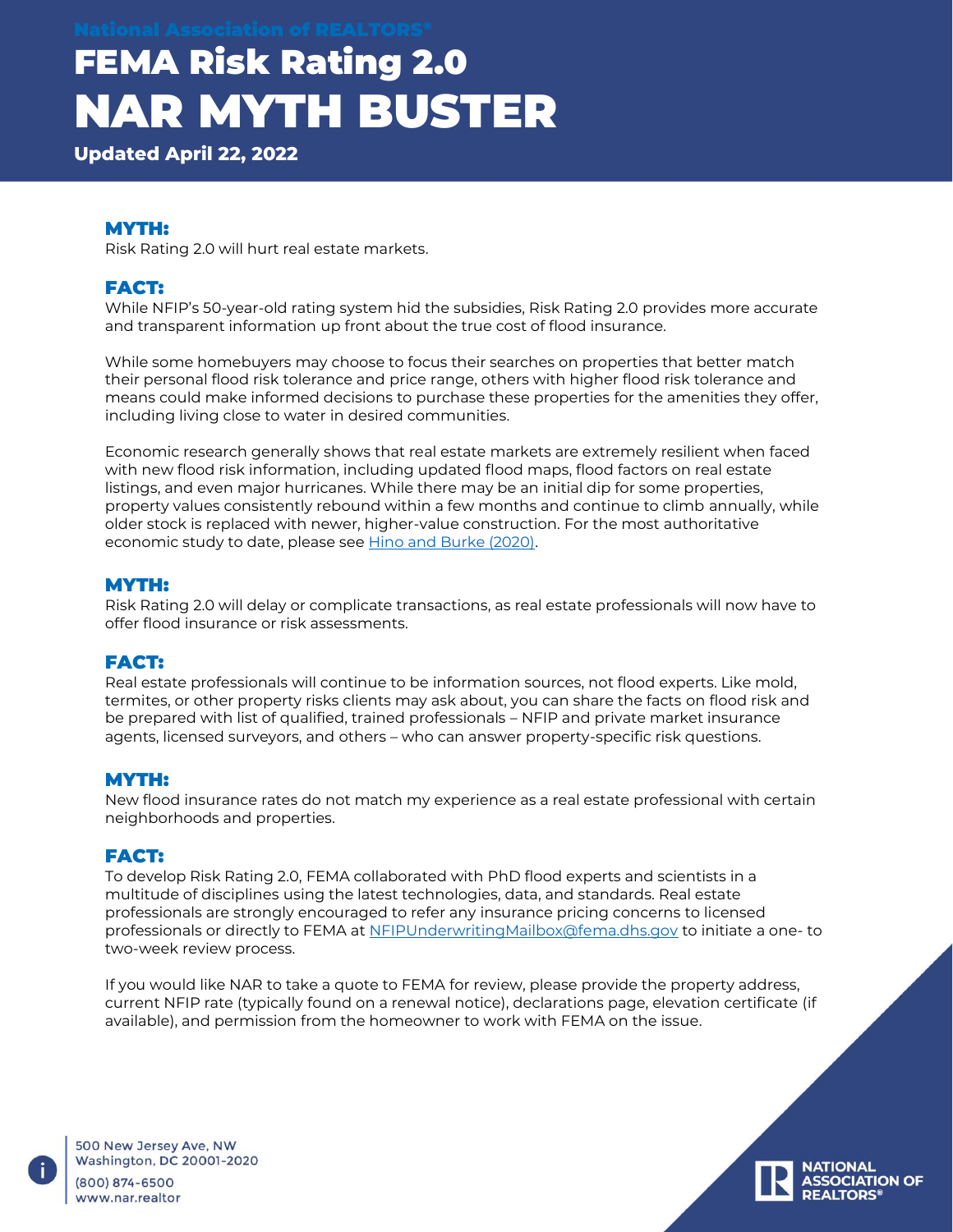**Updated April 22, 2022**

## MYTH:

I received a different quote from a private flood insurance company, so Risk Rating 2.0's methodology must be faulty.

## FACT:

It is not unusual in the private insurance market to find different rate quotes for the same flood insurance policy. This does not necessarily mean one is right and the other is wrong. Each insurer uses a different flood catastrophe computer model, data, loss experience, judgements, and calibration and validation techniques to assess flood risk.

Risk Rating 2.0, on the other hand, combines and averages multiple catastrophe computer models, uses more data sources and loss experiences not often available to the private sector, and has been carefully calibrated and and validated by independent actuarial experts and scientists.

That said, Risk Rating 2.0 is the first major update of NFIP's pricing system in 50 years. It would be surprising if FEMA found no issues with the data or results for its more than five million policyholders across the U.S. Please email FEMA at [NFIPUnderwritingMailbox@fema.dhs.gov](mailto:NFIPUnderwritingMailbox@fema.dhs.gov) for a one- to two-week review of any rate quote concerns.

#### MYTH:

Risk Rating 2.0 will undermine equity in flood insurance rates rather than improving it.

## FACT:

By aligning NFIP rates to property-specific risk, Risk Rating 2.0 enables all homebuyers to enter transactions with open eyes. This prevents buyers from inadvertently purchasing a home at high risk of damage or that requires flood insurance they will eventually not be able to afford.

The new system also levels the playing field, with lower-value homes typically seeing lower rates while higher-value homes see higher rates. Under the old system, lower-value homes often subsidized higher-value homes. Overall, rates under Risk Rating 2.0 are significantly fairer and more transparent across the board.

Congress requires FEMA to set rates that cover its insurance costs, which are continually rising. Through Risk Rating 2.0, FEMA has ensured that any increases required by statute are distributed more equitably and proportionately to each home's value and individual risk.

NAR continues to advocate for an affordability program in the next five-year NFIP reauthorization to enhance equity. This could include solutions such as providing financial and technical aid to homeowners who moved into harm's way before they knew the true risk or further lowering the cap for rate increases.

**ASSOCIATION OF** 

500 New Jersey Ave, NW Washington, DC 20001-2020  $(800) 874 - 6500$ www.nar.realtor